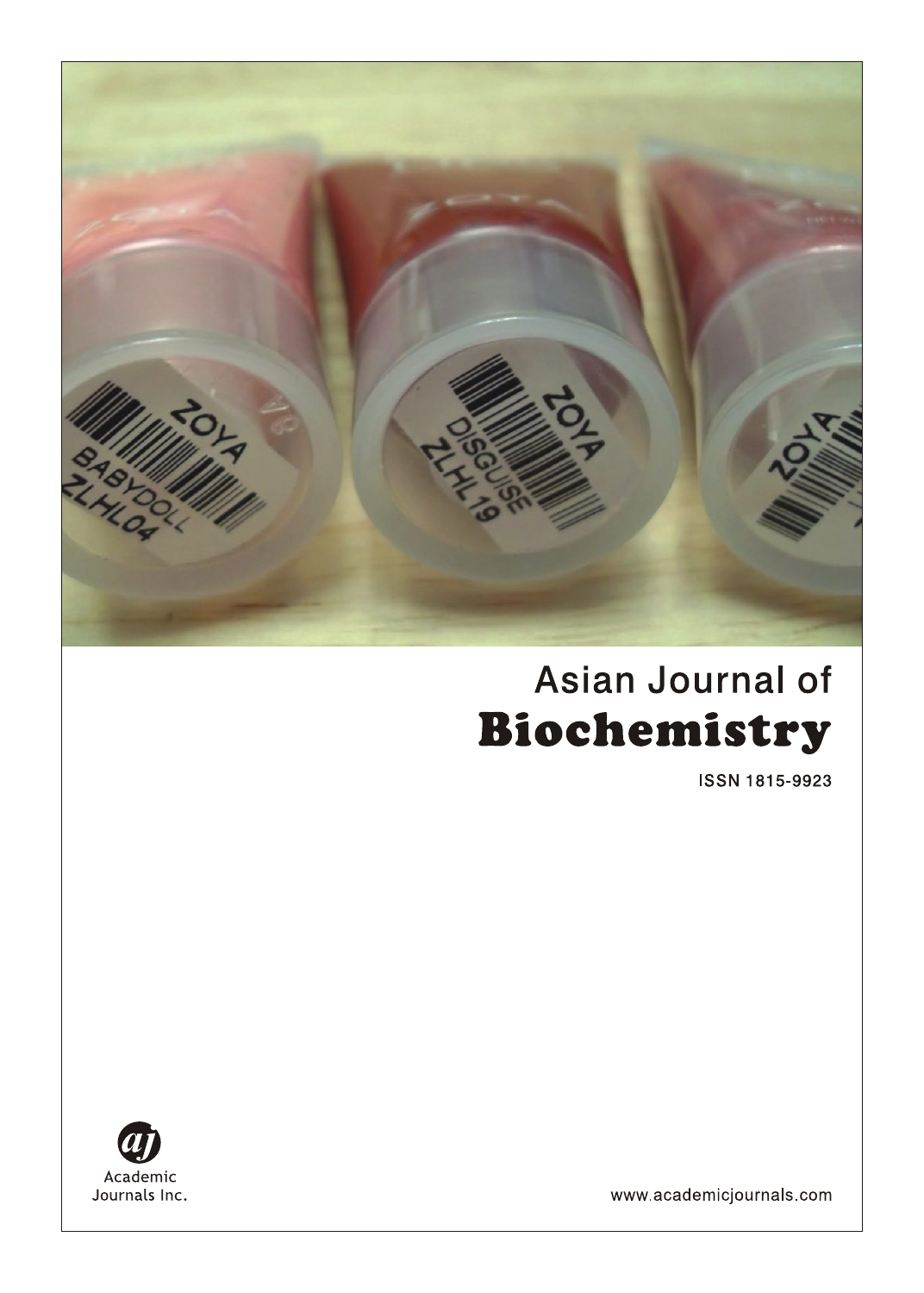Asian Journal of Biochemistry 10 (6): 267-280, 2015 ISSN 1815-9923 / DOI: 10.3923/ajb.2015.267.280 © 2015 Academic Journals Inc.



# **Assessment of Molybdenum Induced Alteration in Oxidative Indices, Biochemical Parameters and Sperm Quality in Testis of Wistar Male Rats**

Geeta Pandey and Gyan Chand Jain Department of Zoology, Laboratory No. 15, University of Rajasthan, Jaipur, India

*Corresponding Author: Gyan Chand Jain, Department of Zoology, Laboratory No. 15, University of Rajasthan, Jaipur, India*

# **ABSTRACT**

The present study was carried out to investigate the effects of ammonium molybdate on lipid peroxidation, antioxidant, biochemical and semen parameters in male Wistar rats. Group I served as control while group II, III and IV received 50, 100 and 150 mg  $kg^{-1}$  b.wt. day<sup>-1</sup> ammonium molybdate orally respectively for 60 days. Group V rats received 150 mg kg<sup>-1</sup> b.wt. day<sup>-1</sup> for 60 days and thereafter left for recovery study for 60 days. The present study examined the effects of ammonium molybdate on serum testosterone, Follicle Stimulating Hormone (FSH) and Luteinizing Hormone (LH) along with sperm parameters. Estimations were also made for marker biochemical and antioxidant parameters in testis. Ammonium molybdate treatment resulted in a dose dependent reduction in serum testosterone, FSH, LH, sperm count, motility and viability. The concentration of total protein and sialic acid as well as activities of acid phosphatase (ACP) and alkaline phosphatase (ALP) were decreased in a dose dependent manner while there was a significant increase in the glycogen and cholesterol level in testis. The level of Thiobarbituric Acid Reactive substance (TBARs) was increased while the activities of superoxide dismutase and concentration of glutathione and ascorboic acid was decreased significantly in testis of rats treated with ammonium molybdate. All the parameters showed significant improvement after 60 days of treatment withdrawal in highest dose group. The findings suggested that ammonium molybdate exerts a deleterious effect on testicular function by altering biochemical and antioxidant status of the testes.

**Key words:** Molybdate, testosterone, sperm, biochemical, rats

## **INTRODUCTION**

Molybdenum (Mo) is fourth member of the second transition series with an atomic number of 42 and atomic weight of 95.95 (Burguera and Burguera, 2007). It is of essential importance for all biological systems as molybdenum enzymes are ubiquitous in the biosphere. It has also been reported that molybdenum significantly affects protein synthesis, as well as metabolism of phosphorus, sulphur, potassium, copper, zinc and iodine (Mendel, 2013).

For the general population, diet is the most important source of molybdenum exposure. Among foods, Mo is found at higher concentrations in leafy vegetables and legumes. Beside this, persons get exposed to molybdenum in the areas involved in the mining of Mo ore and certain industrial operations (CDC., 2005).

Molybdenum supplementation may be of therapeutic use in patients with sulfite sensitivity (Wright and Littleton, 1989), Wilson's disease (Brewer, 2005), dental caries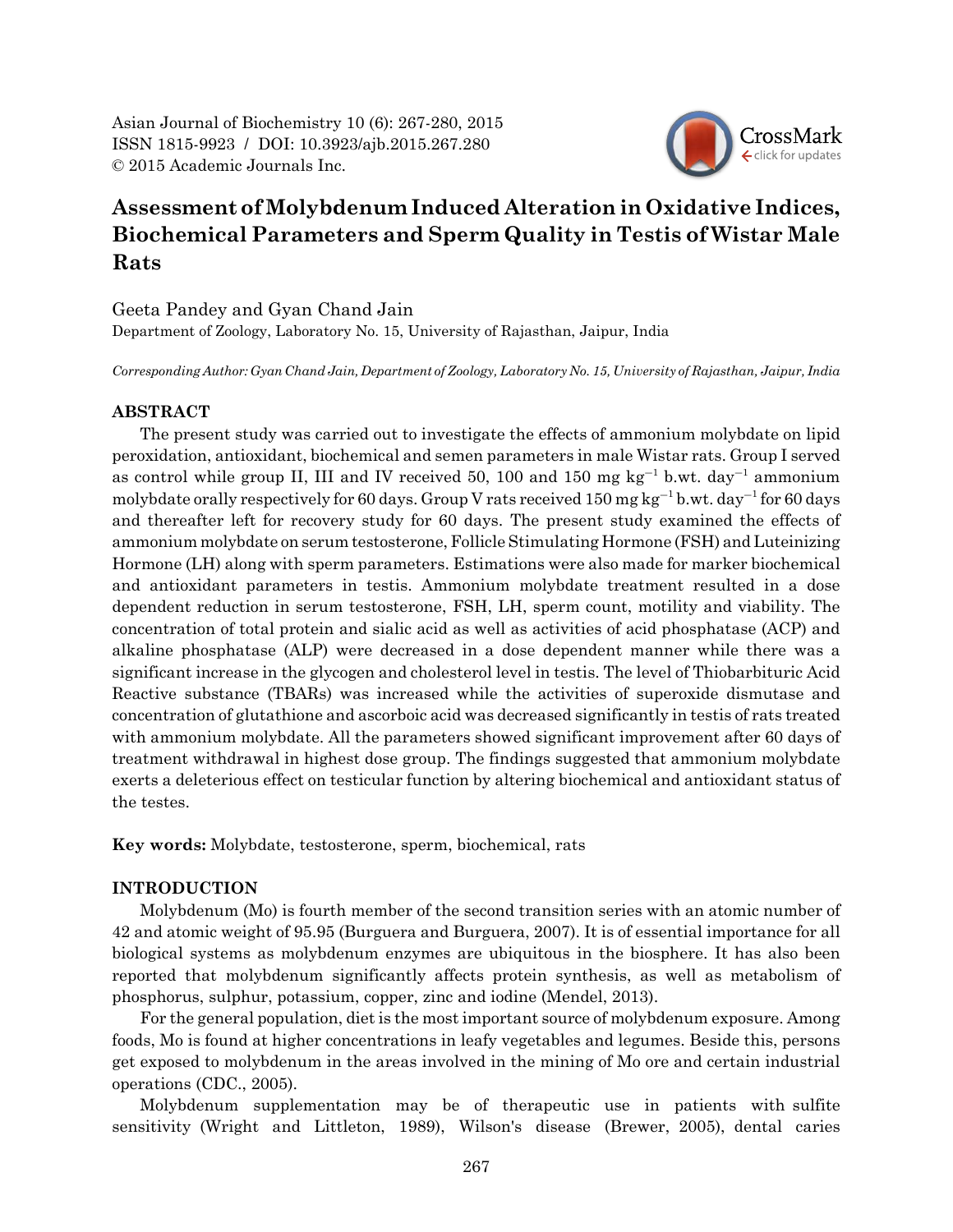(Curzon and Cutress, 1983), malabsorption states (Underwood, 1977) and certain type of cancers (Waern and Harding, 2004; Brewer, 2005). Molybdenum has also been recommended as antidiabetic agent. Molybdate treatment also showed beneficial effects on antioxidant system and postischaemic cardiac function of diabetic rats (Pandey *et al*., 2012a). Additionally, it is also present in multi-vitamin and mineral supplements currently at level up to 25  $\mu$ g day<sup>-1</sup> (Pennington and Jones, 1987).

Several animal studies have reported that high levels of Mo interfere especially with copper metabolism in animals which in turn results in alteration of normal hematological profile (Kusum *et al*., 2010; Pandey *et al*., 2012b). Histopathological examination of testis revealed high proportion of degenerated seminiferous tubules, with marked attenuation of the lining epithelium and diminished spermatogenesis in molybdenum treated sheep (Haywood *et al*., 2004), bulls (Thomas and Moss, 1951), rats (Pandey and Jain, 2015) and rabbits (Bersenyi *et al*., 2008).

Molybdenum-induced changes at semen, hormonal and biochemical level in testis along with recovery study after treatment withdrawal have not so far been studied. Therefore, the present study was designed to investigate the effect of ammonium molybdate on reproductive hormones, sperm quality and marker biochemical parameters in testis of male rats.

# **MATERIALS AND METHODS**

**Animals:** Adult male Wistar rats  $(n = 40)$ , weighing 180-200 g, were used for the study. Animals were housed in polypropylene cages. Rats were maintained under controlled temperature (23±1°C) and lighting conditions (12:12 h photoperiod). Standard laboratory chow (Aashirwad Food Industries, Chandigarh, India) and water was provided *ad libitum*. The experimental study was approved by the ethical committee of the Centre for Advanced Studies, Department of Zoology, University of Rajasthan, Jaipur. Standard guidelines were followed for maintenance and use of the experimental animals.

**Treatment regimen:** Rats were divided into five groups (n = 8 each). The compound was dissolved in 0.5 mL distilled water and administered orally to the rats every morning for 60 consecutive days. Treatment duration was selected according to the duration of one seminiferous cycle which is 58-60 days in albino rats:

- **Group I:** Control rats received  $0.5$  mL day<sup>-1</sup> of the vehicle, i.e., distilled water
- **Group II:** Rats were treated with ammonium molybdate  $((NH_4)_{6}$   $Mo_7O_{24}.4H_2O)$  at  $50 \text{ mg kg}^{-1}$  b.wt. day<sup>-1</sup>
- **Group III:** Rats were treated with ammonium molybdate  $((NH_4)_6 \text{ Mo}_7O_{24}.4H_2O)$  at  $100 \text{ mg kg}^{-1}$  b.wt. day<sup>-1</sup>
- **Group IV:** Rats were treated with ammonium molybdate  $((NH_4)_{6}$   $Mo_7O_{24}.4H_2O)$  at  $150 \text{ mg kg}^{-1}$  b.wt. day<sup>-1</sup>
- **Group V:** Recovery of 60 days after treatment withdrawal in highest dose treatment group (i.e., Group IV)

**Autopsy schedule:** The rats were sacrificed within 24 h of the last administration of the compound The testes were excised, dissected and freed of fat/blood vessels and were kept frozen at -20-70°C for biochemical estimations.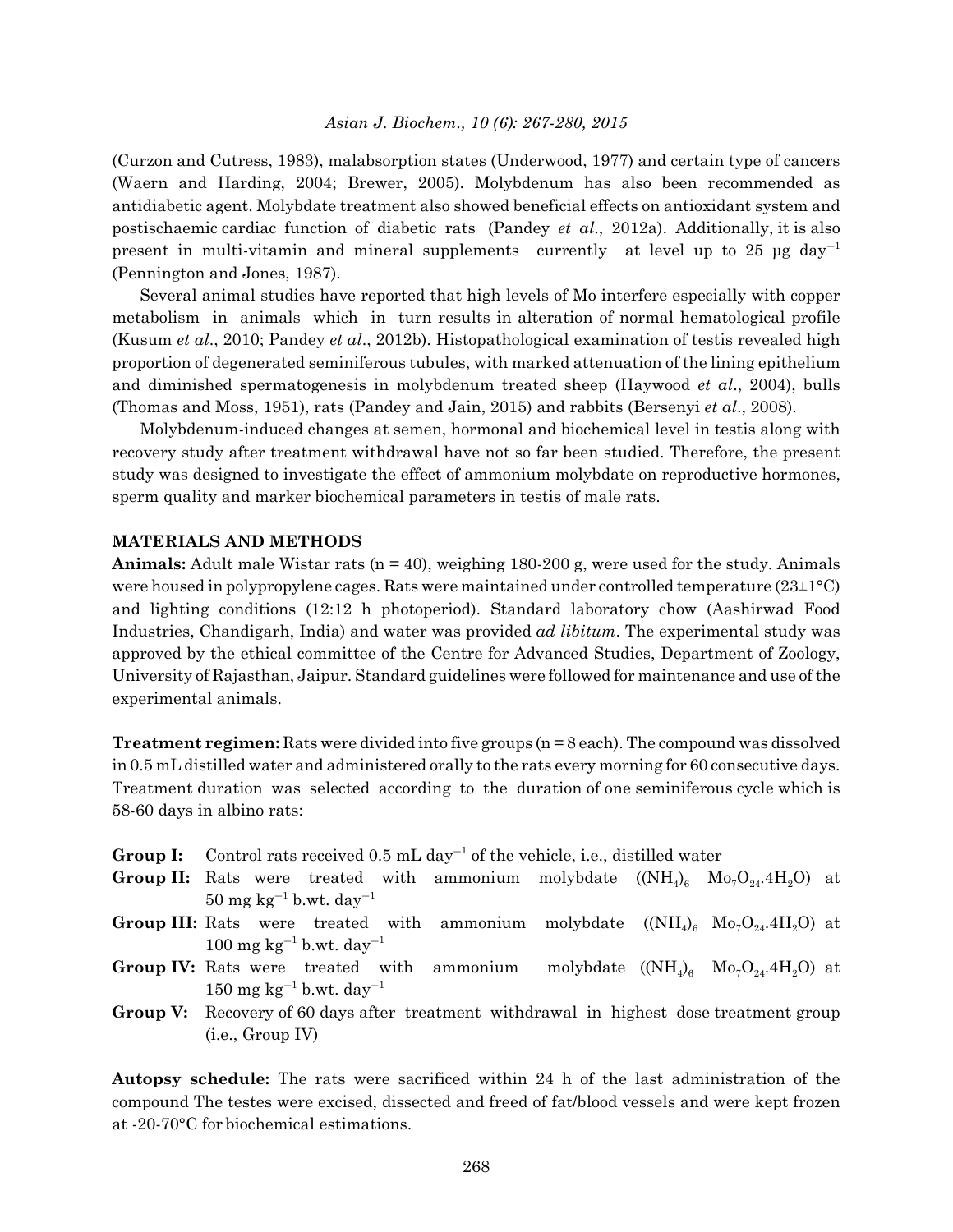**Serum testosterone, Follicle Stimulating Hormone (FSH) and Luteinizing Hormone (LH):** Serum samples were examined for serum testosterone (Mourao *et al*., 2003), LH and FSH (Rojanasakul *et al*., 1994) through chemiluminescence assay.

# **Sperm parameters**

**Sperm motility and density:** To determine the sperm motility and density (sperm counts), 100 mg of cauda epididymis was minced with a sharp razor blade suspended in 2.0 mL normal saline (0.9% NaCl, 37°C). The suspension was passed through a nylon mesh to separate the tissue from the sperm. One drop of the evenly mixed sample was applied to a Neubauer's counting chamber under coverslip. Quantitative motility expressed as percentage was determined by counting both motile and immotile spermatozoa in different areas under light microscope at a magnification of 100X. Sperm counts were made by the routine procedure and expressed as million  $mL^{-1}$  of suspension (Prasad *et al.*, 1972).

**Sperm viability:** Sperm vitality was assessed by nigrosin-eosin staining method. One drop of the 1% aqueous solution of eosin-y and 10% aqueous solution of nigrosin was placed in a microcentrifuge tube. A drop of well mixed sperm sample was added to it and mixed thoroughly. The mixture was dropped on a glass slide and observed under 400X magnification. The percentage of alive (without stain) and dead (red) cells were determined by at least counting 200 cells (Bjorndahl *et al*., 2003).

**Tissue biochemistry:** Frozen tissue of testis was analysed for total protein (Lowry *et al*., 1951), glycogen (Montgomery, 1957), sialic acid (Warren, 1959), total cholesterol (Zlatkis *et al*., 1953), acid phosphatase and alkaline phosphatase (Kind and King, 1954).

**Lipid peroxidation and antioxidant defense system markers:** Lipid peroxidation (TBARs, Ohkawa *et al*., 1979), superoxide dismutase (Marklund and Marklund, 1974), glutathione (Moron *et al*., 1979) and ascorbic acid (Roe and Kuether, 1943) were analysed in testis.

For all quantitative estimations, tissues obtained from different animals of a treated and control group were pooled to prepare the homogenate. At least seven samples from each group were taken and averaged.

#### **RESULTS**

**Serum testosterone, Follicle Stimulating Hormone (FSH) and Luteinizing Hormone (LH):** The level of serum testosterone, FSH and LH showed a significant dose dependent decline  $(p<0.05, p<0.01, p<0.001, respectively)$  in rats exposed with ammonium molybdate (50, 100 and  $150 \text{ mg kg}^{-1}$  b.wt. day<sup>-1</sup>) when compared with the rats of control group (Fig. 1-3).

The rats of recovery group showed significant improvement  $(p<0.01)$  in serum testosterone, FSH and LH level when compared with high dose group (150 mg kg<sup>-1</sup> b.wt. day<sup>-1</sup>) but it was still lower as compared to control rats.

**Sperm count, motility and viability:** A significant dose dependent decline was observed in the sperm count, motility and viability in cauda epididymis of ammonium molybdate (50, 100 and  $150 \text{ mg kg}^{-1}$  b.wt. day<sup>-1</sup>, respectively) treated rats when compared with control (Table 1).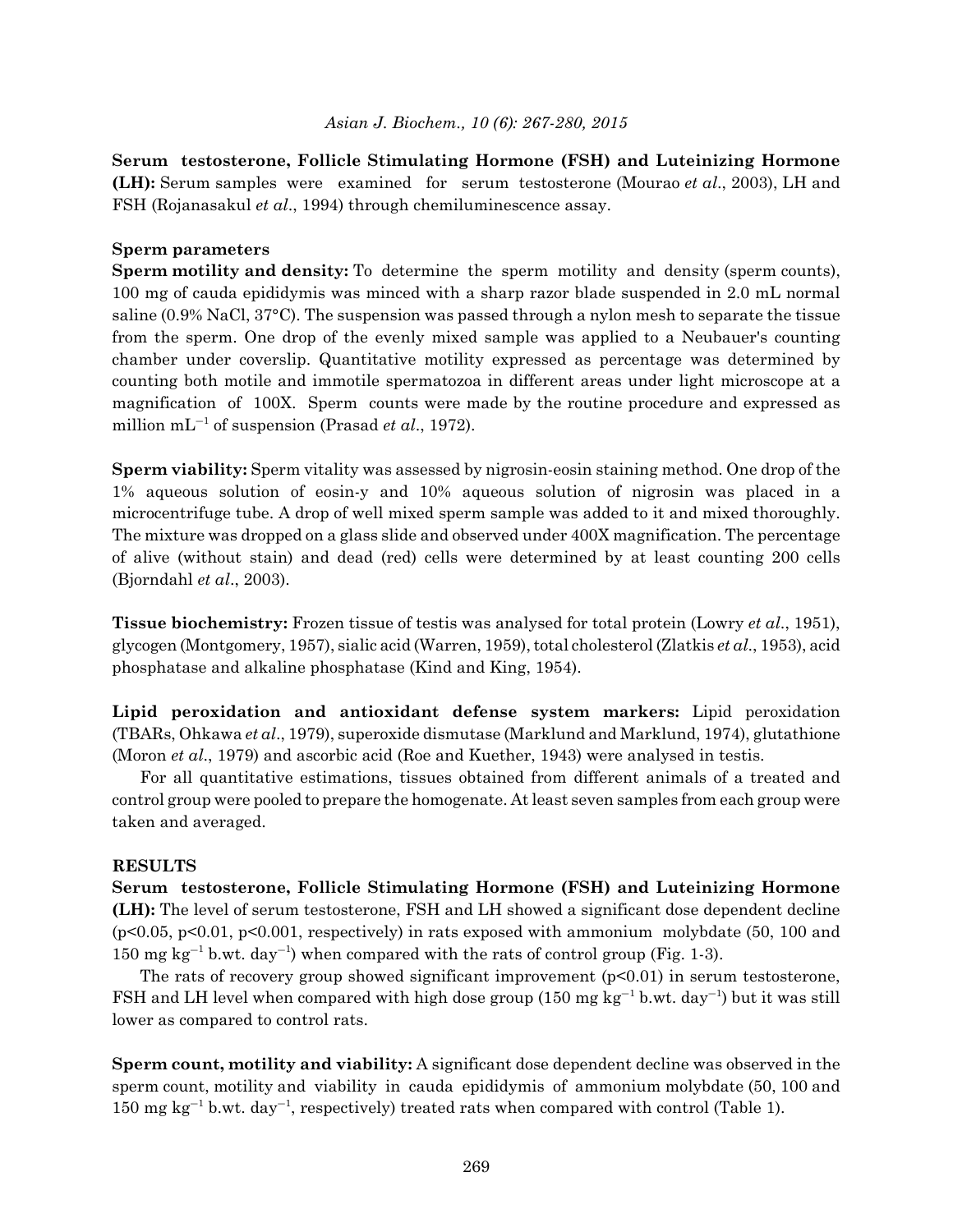*Asian J. Biochem., 10 (6): 267-280, 2015*



Fig. 1: Serum testosterone level of rats treated with different doses of ammonium molybdate



Fig. 2: Serum FSH level in ammonium molybdate treated rats at different dose levels



Fig. 3: Serum LH level in ammonium molybdate treated rats at different dose levels

The rats of recovery group showed significant improvement  $(p<0.001)$  in sperm parameters as compared to rats of group-IV (150 mg  $kg^{-1}$  b.wt. day<sup>-1</sup>) after 60 days of treatment cessation. However, all these parameters were significantly (p<0.05) lower than control rats suggesting partial recovery.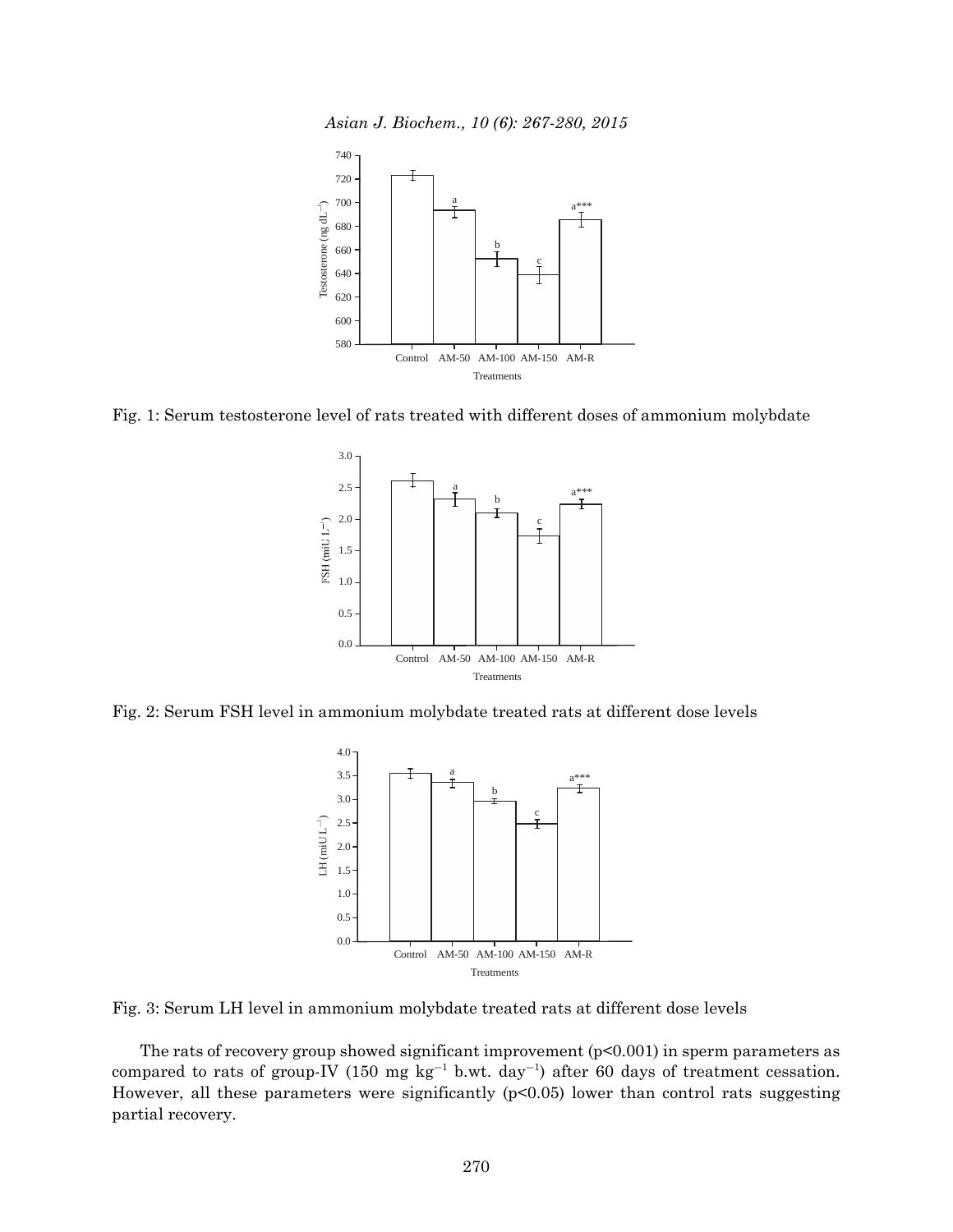| Asian J. Biochem., 10 (6): 267-280, 2015 |  |  |  |  |
|------------------------------------------|--|--|--|--|
|------------------------------------------|--|--|--|--|

| Table 1: Cauda epididymal sperm analysis and reproductive performance of rats treated with various doses of ammonium molybdate |                                                     |                                  |                                  |                            |                                 |
|--------------------------------------------------------------------------------------------------------------------------------|-----------------------------------------------------|----------------------------------|----------------------------------|----------------------------|---------------------------------|
| Treatments                                                                                                                     | Sperm count (Million $mL^{-1}$ ) Sperm motility (%) |                                  | Sperm viability (%)              | Fertility (%)              | Litter size                     |
| Group I                                                                                                                        |                                                     |                                  |                                  |                            |                                 |
| Control (vehicle)                                                                                                              | $46.50 \pm 1.95$                                    | $75.08 \pm 2.45$                 | $82.6 \pm 2.99$                  | $93.75(15/16)10.12\pm0.26$ |                                 |
| Group II                                                                                                                       |                                                     |                                  |                                  |                            |                                 |
| Ammonium molybdate                                                                                                             | $41.65 \pm 1.06^a$                                  | $68.58 \pm 2.11^{\text{ns}}$     | $74.6 \pm 2.28^{\circ}$          | 81.25 (13/16)              | $9.12 \pm 0.42^{\mathrm{a}}$    |
| $(50 \text{ mg kg}^{-1} \text{ b.wt. day}^{-1})$                                                                               |                                                     |                                  |                                  |                            |                                 |
| Group III                                                                                                                      |                                                     |                                  |                                  |                            |                                 |
| Ammonium molybdate                                                                                                             | $37.56\pm1.88^{\rm b}$                              | $60.97 \pm 3.71^{\rm b}$         | $69.37 \pm 2.67$ <sup>b</sup>    | 62.50 (10/16)              | $8.12 \pm 0.57$ <sup>b</sup>    |
| $(100 \text{ mg kg}^{-1} \text{ b.wt. day}^{-1})$                                                                              |                                                     |                                  |                                  |                            |                                 |
| <b>Group IV</b>                                                                                                                |                                                     |                                  |                                  |                            |                                 |
| Ammonium molybdate                                                                                                             | $25.72 \pm 1.42$ <sup>e</sup>                       | $38.56 \pm 2.76$ <sup>c</sup>    | $45.75 \pm 2.35$ <sup>c</sup>    | 43.75(7/16)                | $5.12 \pm 0.27$ <sup>c</sup>    |
| $(150 \text{ mg kg}^{-1} \text{ b.wt. day}^{-1})$                                                                              |                                                     |                                  |                                  |                            |                                 |
| Recovery-group (after 60 days)                                                                                                 | $40.23 \pm 1.90$ <sup>a***</sup>                    | $65.16 \pm 2.32$ <sup>a***</sup> | $71.37 \pm 2.52$ <sup>b***</sup> | 75.00 (12/16)              | $8.62 \pm 0.39$ <sup>a***</sup> |
| of treatment withdrawal)                                                                                                       |                                                     |                                  |                                  |                            |                                 |

Levels of significance, values represent Mean $\pm$ SEM (n = 8), ns: Non significant, a: p<0.05, b: p<0.01, c: p<0.001, ammonium molybdate treated groups compared with control group.+: Non significant, \*p<0.05, \*\*p<0.01, \*\*\*p<0.001, recovery group compared with group-IV. (One way ANOVA followed by LSD multiple comparison test)

Fertility (%): The fertility (%) was reduced to 81.25, 62.50 and 43.75%, respectively in ammonium molybdate administered rats at dose regimen of 50, 100 and 150 mg  $kg^{-1}$  b.wt. day<sup>-1</sup> as compared to control rats (93.75%) (Table 1).

After 60 days of the termination of ammonium molybdate exposure, the fertility rate was increased up to 75%.

**Litter size:** The mean litter size was also turned down dose dependently in ammonium molybdate  $(50, 100 \text{ and } 150 \text{ mg kg}^{-1} \text{ b. wt. day}^{-1})$  treated rats  $(9.12 \pm 0.42, 8.12 \pm 0.57 \text{ and } 5.12 \pm 0.27$ , respectively) as compared to control rats  $(10.12\pm0.26)$  (Table 1).

A significant (p<0.001) improvement in the mean litter size was noticed in rats after 60 days of treatment withdrawal when compared with group-IV (150 mg kg<sup>-1</sup> b.wt. day<sup>-1</sup>) rats, although it was significantly (p<0.05) lower in comparison to control rats.

**Tissue biochemistry:** A dose dependent decrease in the concentration of total protein, sialic acid, ACP and ALP in testis while there was a significant increase in the glycogen and cholesterol level in testis of rats treated with ammonium molybdate (Table 2).

After 60 days of treatment withdrawal, the rats of recovery group showed significant improvement in all biochemical parameters in testis as compared to rats of group-IV. However, it was still low when compared to control rats.

**Lipid peroxidation and antioxidant defense system:** Antioxidant defense parameters like lipid peroxidation, superoxide dismutase, glutathione and ascorbic acid level were observed after the completion of treatments. The concentration of TBARs was measured for the quantitative measurement of lipid peroxidation. The rate of lipid peroxidation (TBARs) showed significant (p<0.05, p<0.01, p<0.001) dose dependent increase while a significant (p<0.05, p<0.01, p<0.001) dose dependent decline was found in the activity of superoxide dismutase (SOD) as well as ascorbic acid and glutathione content in testis of rats treated with ammonium molybdate (50, 100 and  $150 \text{ mg kg}^{-1}$  b.wt. day<sup>-1</sup>, respectively), when compared with control group (Table 3).

The increased rate of lipid peroxidation (TBARs level) and reduced concentration of ascorbic acid, glutathione and superoxide dismutase (SOD) activity was significantly recovered in testis after 60 days of treatment withdrawal when compared with Group-IV (150 mg  $\text{kg}^{-1}$  b.wt. day $^{-1})$ rats. However, it was significantly  $(p<0.05)$  higher than control rats suggesting partial recovery.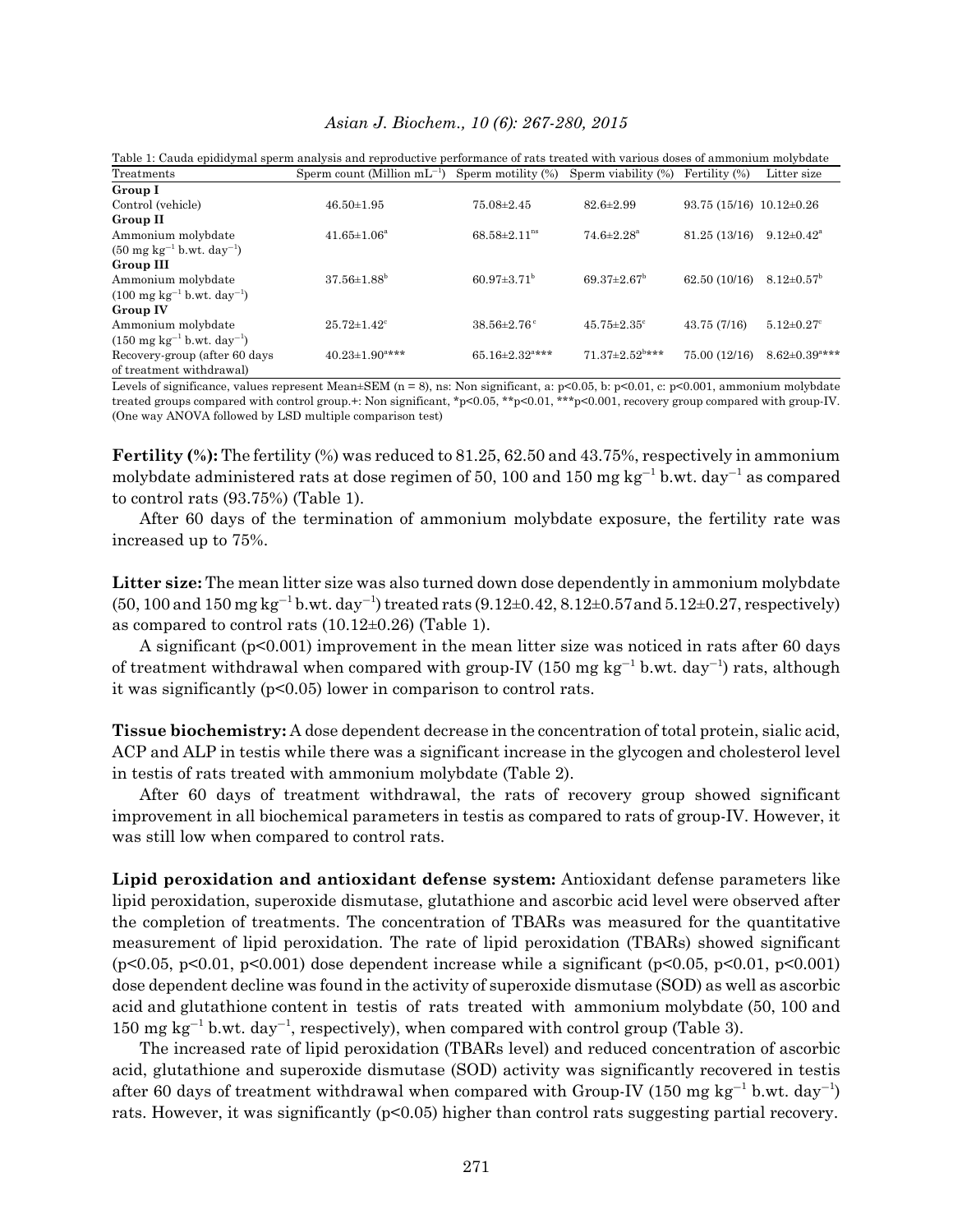|                                                                                                                                                                                                                                                                                                                                                             | Total protein (mg $g^{-1}$ ) |                                                                                              | Glycogen (mg $\mathbf{g}^{-1}$ ) |                       | Sialic acid (mg $g^{-1}$ )                      |                              |                         | Total cholesterol (mg $g^{-1}$ ) | phosphatase (KA unit)<br>Acid |                                                                                                                                                                                                                                | phosphatase (KA unit)<br>Alkaline |                               | Fructose<br>$(mg g^{-1})$ |
|-------------------------------------------------------------------------------------------------------------------------------------------------------------------------------------------------------------------------------------------------------------------------------------------------------------------------------------------------------------|------------------------------|----------------------------------------------------------------------------------------------|----------------------------------|-----------------------|-------------------------------------------------|------------------------------|-------------------------|----------------------------------|-------------------------------|--------------------------------------------------------------------------------------------------------------------------------------------------------------------------------------------------------------------------------|-----------------------------------|-------------------------------|---------------------------|
| reatments                                                                                                                                                                                                                                                                                                                                                   |                              | 囯                                                                                            |                                  | 囯                     |                                                 | 띄                            |                         | 囯                                |                               | 囯                                                                                                                                                                                                                              |                                   | 囯                             | Seminal vesicle           |
| Control (vehicle)<br>Group II<br>Group I                                                                                                                                                                                                                                                                                                                    | 216.37±5.81 221.5±6.58       |                                                                                              | $3.69 + 0.09$                    | $3.50\pm0.13$         | $5.06 \pm 0.14$                                 | $5.37\pm0.21$                | $6.59\pm0.18$           | $6.04 \pm 0.17$                  | 12.96±0.49                    | 11.57±0.42                                                                                                                                                                                                                     | 54.27±2.04                        | $52.23 \pm 2.13$              | 5.79±0.22                 |
| $(50 \text{ mg kg}^{-1} \text{ b.wt. day}^{-1})$<br>Ammonium molybdate<br>$G_{I}$ roup $III$                                                                                                                                                                                                                                                                |                              | $201.12 \pm 4.29$ <sup>4</sup> $204.25 \pm 6.43$ <sup>18</sup> $3.87 \pm 0.14$ <sup>18</sup> |                                  | $3.78 + 0.11ns$       | $4.57 \pm 0.18$ <sup>a</sup>                    | $4.74 \pm 0.16$ <sup>a</sup> | $7.18 + 0.15a$          | $6.73 \pm 0.19$ <sup>a</sup>     | $12.02 \pm 0.26$ <sup>a</sup> | $10.45 \pm 0.24$ <sup>a</sup>                                                                                                                                                                                                  | 48.33±1.20 <sup>a</sup>           | $46.95 \pm 1.53$ <sup>a</sup> | $5.17\pm0.18^a$           |
| Ammonium molybdate 186.62±6.28 <sup>b</sup> 189.60±5.30 <sup>b</sup> 4.10±0.15 <sup>s</sup><br>$(100 \text{ mg kg}^{-1} \text{ b.wt. day}^{-1})$<br>Group IV                                                                                                                                                                                                |                              |                                                                                              |                                  | $3.94 \pm 0.16^a$     | $4.28 \pm 0.19^{\circ}$ $4.41 \pm 0.17^{\circ}$ |                              | $7.63\pm0.20^{\circ}$   | $7.01 \pm 0.18^{\circ}$          | $11.29 \pm 0.26^{\circ}$      | $9.77\pm0.42^{\circ}$                                                                                                                                                                                                          | $45.18 \pm 1.41$ <sup>b</sup>     | $41.00 \pm 2.23^{\circ}$      | $4.79 \pm 0.12^{\rm b}$   |
| Ammonium molybdate 165.12±5.56° 173.62±5.14° 4.50±0.18°<br>$(150 \text{ mg kg}^{-1} \text{ b.wt. day}^{-1})$                                                                                                                                                                                                                                                |                              |                                                                                              |                                  | $4.39\pm0.16^{\circ}$ | $3.83 \pm 0.11^b$                               | $4.09 \pm 0.16$ °            | $8.72 \pm 0.24^{\circ}$ | $8.21 \pm 0.18^{\circ}$          | $8.40 \pm 0.24$ °             | $7.28 \pm 0.49$ °                                                                                                                                                                                                              | 38.70±1.99°                       | 34.53±1.64°                   | $3.98 + 0.21$ °           |
| treatment withdrawal<br>Recovery-group<br>After 60 days of                                                                                                                                                                                                                                                                                                  |                              |                                                                                              |                                  |                       |                                                 |                              |                         |                                  |                               | 1932555.20*** 1932511.02*** 4.91401.02*** 4.44±0.10*** 7.16±0.10*** 7.16±0.10*** 7.18540.10*** 1.1854 1.11.82*** 1.11.82.01 10*** 1.11.82* 1.11.82** 4.620±1.89*** 4.620±1.89*** 4.9140.18*** 4.9140.18** 4.979±1.89*** 4.979± |                                   |                               |                           |
| .evels of significance: V alues represent Mean±SEM (n = 8), ns: Non significant; a: p<0.05, b: p<0.05, b: p<0.001, am monium molybdate treated groups compared with control group, +: Non significant, *p<0.05, **p<0.01, **p<<br>recovery group compared with group-IV. (One way ANOVA followed by LSD multiple comparison test), T: Testis, E: Epididymis |                              |                                                                                              |                                  |                       |                                                 |                              |                         |                                  |                               |                                                                                                                                                                                                                                |                                   |                               |                           |

| ı |
|---|
|   |
|   |
|   |
|   |
|   |
|   |
|   |
|   |
|   |
|   |
|   |
|   |
|   |
|   |
|   |
|   |
|   |
|   |
|   |
|   |
|   |
|   |
|   |
|   |
|   |
|   |
|   |
|   |
|   |
|   |
|   |
| j |
|   |
|   |
|   |
|   |
|   |
|   |
|   |
|   |
|   |
|   |
|   |
|   |
|   |
|   |
|   |
|   |
|   |
|   |
|   |
|   |
|   |
|   |
|   |
|   |
|   |
|   |
|   |
|   |
|   |
|   |
|   |
|   |
|   |
|   |
|   |
| l |
|   |
|   |
| ĺ |
|   |
|   |
|   |
|   |
|   |
|   |
|   |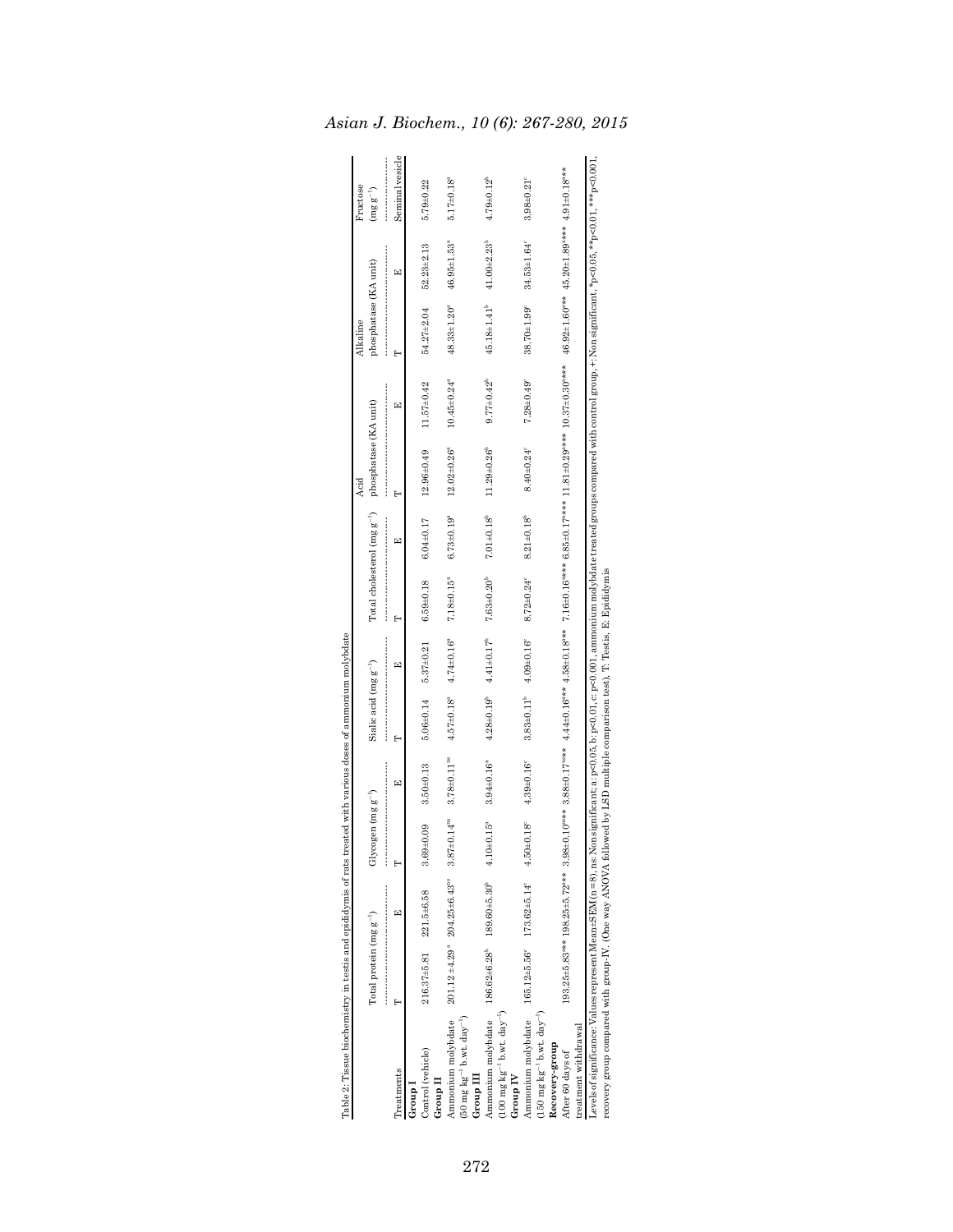|                                                                      |                                | Lipid peroxidation (TBARs)<br>$(n \text{ mol } MDA \text{ mg}^{-1}$ tissue) |                                 | $SOD$ (unit mg <sup>-1</sup> protein) |                                 | Glutathione<br>(n mol/g tissue) |                                | Ascorbic acid<br>$(mg g^{-1}$ tissue) |  |
|----------------------------------------------------------------------|--------------------------------|-----------------------------------------------------------------------------|---------------------------------|---------------------------------------|---------------------------------|---------------------------------|--------------------------------|---------------------------------------|--|
| Treatments                                                           | Testis                         | Epididymis                                                                  | Testis                          | Epididymis                            | Testis                          | Epididymis                      | Testis                         | Epididymis                            |  |
| Group I                                                              |                                |                                                                             |                                 |                                       |                                 |                                 |                                |                                       |  |
| Control (vehicle)                                                    | $1.59 \pm 0.13$                | $1.71 \pm 0.09$                                                             | $8.54 \pm 0.17$                 | $8.19 \pm 0.21$                       | $2.78 \pm 0.09$                 | $2.98 \pm 0.10$                 | $1.36 \pm 0.06$                | $1.42 \pm 0.05$                       |  |
| Group II                                                             |                                |                                                                             |                                 |                                       |                                 |                                 |                                |                                       |  |
| Ammonium molvbdate                                                   | $1.99 \pm 0.10^{\mathrm{a}}$   | $1.98 \pm 0.11$ <sup>a</sup>                                                | $7.89 \pm 0.22$ <sup>a</sup>    | $7.48 \pm 0.21$ <sup>a</sup>          | $2.49 \pm 0.08^a$               | $2.67 \pm 0.07$ <sup>a</sup>    | $1.13 \pm 0.04^a$              | $1.21 \pm 0.06^{\circ}$               |  |
| $(50 \text{ mg kg}^{-1} \text{ b} \cdot \text{wt} \text{ day}^{-1})$ |                                |                                                                             |                                 |                                       |                                 |                                 |                                |                                       |  |
| Group III                                                            |                                |                                                                             |                                 |                                       |                                 |                                 |                                |                                       |  |
| Ammonium molybdate                                                   | $2.19\pm0.11^{b}$              | $2.15 \pm 0.11^b$                                                           | $7.61\pm0.20^b$                 | $7.13\pm0.24^b$                       | $2.32\pm0.07^{\rm b}$           | $2.51\pm0.10^{b}$               | $1.04 \pm 0.07$ <sup>b</sup>   | $1.09 \pm 0.06^{\rm b}$               |  |
| $(100 \text{ mg kg}^{-1} \text{ b.wt. day}^{-1})$                    |                                |                                                                             |                                 |                                       |                                 |                                 |                                |                                       |  |
| <b>Group IV</b>                                                      |                                |                                                                             |                                 |                                       |                                 |                                 |                                |                                       |  |
| Ammonium molybdate                                                   | $2.67 \pm 0.12$ <sup>c</sup>   | $2.52 \pm 0.12$ <sup>c</sup>                                                | $6.72 \pm 0.15$ <sup>c</sup>    | $6.49 \pm 0.17$ <sup>c</sup>          | $1.84 \pm 0.06^{\circ}$         | $2.05 \pm 0.11$ <sup>c</sup>    | $0.75 \pm 0.06$ <sup>c</sup>   | $0.87 \pm 0.04$ <sup>c</sup>          |  |
| $(150 \text{ mg kg}^{-1} \text{ b.wt. day}^{-1})$                    |                                |                                                                             |                                 |                                       |                                 |                                 |                                |                                       |  |
| Recovery-group                                                       |                                |                                                                             |                                 |                                       |                                 |                                 |                                |                                       |  |
| After 60 days of                                                     | $2.03 \pm 0.08$ <sup>a**</sup> | $2.05 \pm 0.06$ <sup>a**</sup>                                              | $7.78 \pm 0.20$ <sup>a***</sup> | $7.44 \pm 0.23$ <sup>a**</sup>        | $2.41 \pm 0.11$ <sup>a***</sup> | $2.58 \pm 0.09$ <sup>a**</sup>  | $1.12 \pm 0.08$ <sup>a**</sup> | $1.19 \pm 0.07$ <sup>a**</sup>        |  |
| treatment withdrawal                                                 |                                |                                                                             |                                 |                                       |                                 |                                 |                                |                                       |  |

Table 3: Lipid peroxidation and antioxidant defense system markers in testis and epididymis of rats treated with various doses of ammonium molybdate

Levels of significance: Values represent Mean±SEM (n = 8), ns: Non significant, a: p<0.05, b: p<0.01, c: p<0.001, ammonium molybdate treated groups compared with control group. +: Non significant; \*p<0.05; \*\*p<0.01; \*\*\*p<0.001, recovery group compared with group-IV. (One way ANOVA followed by LSD multiple comparison test)

# **DISCUSSION**

Reproductive hormones play an important and complicated role in the regulation of spermatogenesis and sperm development. Testosterone, an important androgen, plays a pivotal role in maintenance of structural integrity of testis and accessory sex organs, spermatogenesis as well as in expression of secondary sexual characters. It is formed and secreted by Leydig cells in testes in response to stimulation by LH (Steinberger, 1971).

A significant dose dependent decrease has been found in the level of serum testosterone in ammonium molybdate exposed rats. In a case study, Meeker *et al*. (2010) observed similar decline in level serum testosterone after exposure of molybdenum. Decreased testosterone level in treated rats seems to be due to decreased LH secretion by pituitary or underutilization of cholesterol in testosterone synthesis which is in consonance with the results obtained in the present study. Increased oxidative stress might also influence the normal functioning of the leydig cells.

The FSH plays a crucial role in the induction and maintenance of spermatogenesis. It also stimulates the proliferation of sertoli cells, induces the synthesis of ABP which is implied in the transport of testosterone and dehydrotestosterone from the testis towards the epididymis, maturation of germ cells within the testes and secretion of inhibin which has a negative feedback directly to the anterior pituitary (Plant and Marshell, 2001). In males, LH is the key regulator of leydig cell function and it is indispensable for functional differentiation and proliferation of leydig cells (Benton *et al*., 1995). In the present investigation, significant decline in the levels of serum FSH and LH was observed in ammonium molybdate treated rats. Similar decline in the level of FSH and LH has been observed in previous studies related to metal exposure in rats (Chandra *et al*., 2007; Al-Azemi *et al*., 2010).

The diminished level of FSH and LH could be due to copper deficiency caused by molybdenum exposure (Phillippo *et al*., 1987). It was further elucidated by Haywood *et al*. (2004) that reduced copper content make it unavailable for a copper-dependent enzyme peptidylglycine  $\alpha$ -amidating mono-oxygenase (PAM) that appears to be crucial for the bioactivation of many peptide hormones, including FSH and LH.

The decreased level of serum testosterone, FSH and LH showed significant recovery after 60 days of treatment withdrawal in ammonium molybdate treated rats by virtue of restoration of androgen biosynthesis in the Leydig cells.

Sperm analysis endpoints, such as sperm count, motility and viability are prime parameters that provide a good general assessment of male fertility and reproductive health status. Alterations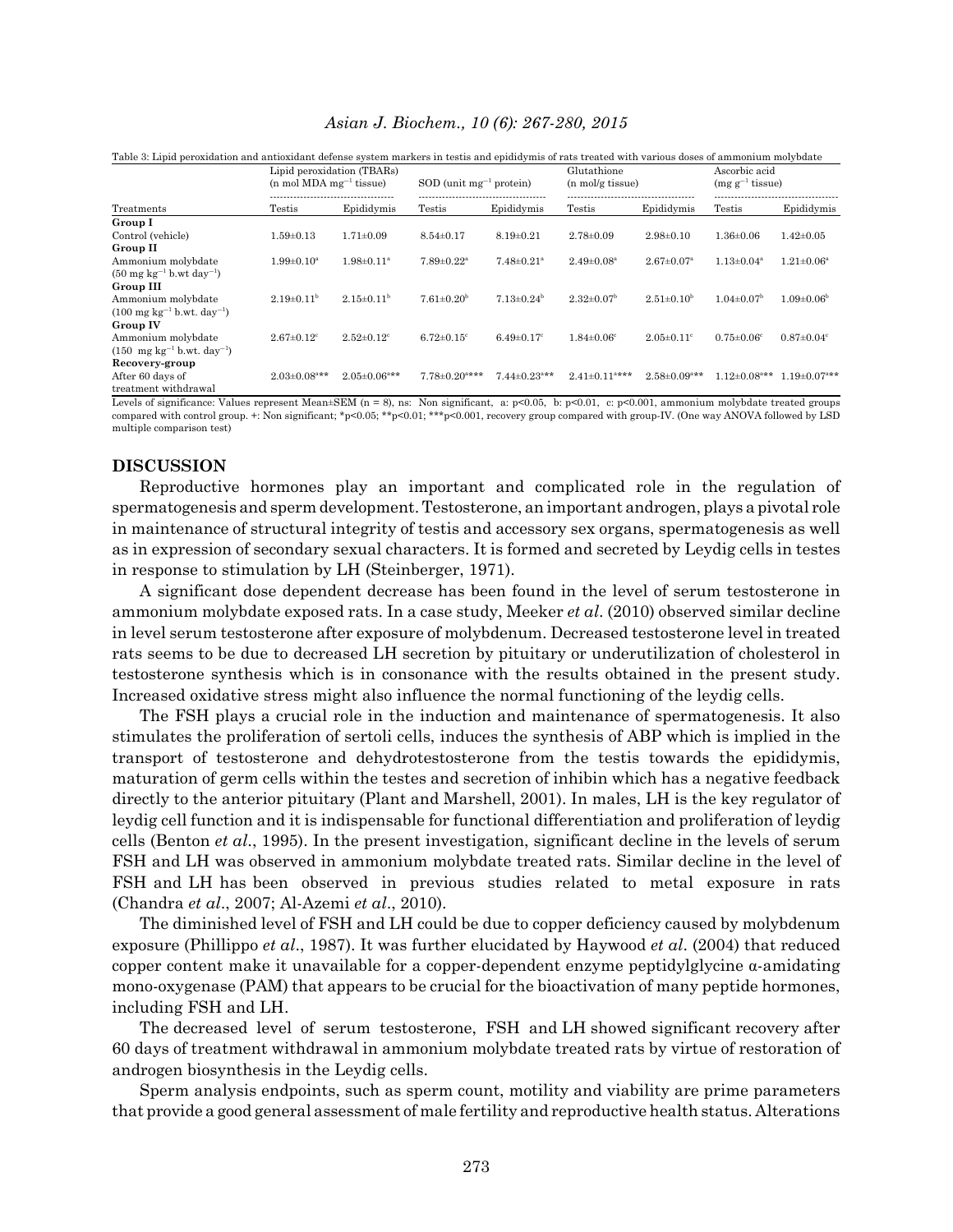in these parameters are suggested as optional procedures for confirmation of histopathologic findings or to better characterize adverse effects (Kaneto *et al*., 1999). In the present investigation, an adverse impact on sperm parameters were noticed which provides sufficient evidence in favor of reproductive toxicity. The observed significant decline in sperm parameters are in agreement with previous reports of molybdate (Lyubimov *et al*., 2004; Meeker *et al*., 2008; Zhai *et al*., 2013) exposure in experimental animals.

The significant diminution in epididymal sperm count and sperm motility, with different doses of ammonium molybdate, may be due to sperm toxic effects of molybdenum (Pandey and Singh, 2002). The reduced sperm characteristics caused by molybdate administration may be due to the low testosterone concentration observed in this study as high level of testosterone is critically required for normal spermatogenesis, development and maintenance of normal sperm morphology and physiology of seminiferous tubules (Sharpe and Skakkebaek, 1993).

The deterioration in sperm parameters might be correlated with enhanced lipid peroxidation. Excess ROS and low antioxidant levels in semen enhanced susceptibility of sperm DNA to denaturation and might cause mitochondrial DNA mutations which impairs the fertilizing capacity of spermatozoa (Badade *et al*., 2011). Mammalian spermatozoa are rich in polyunsaturated fatty acids which makes them susceptible to oxidative damage. So, decreased level of antioxidants or increased ROS level disrupts the physiological functions of the spermatozoa and impairs motility, viability and structural integrity of spermatozoa (Rivlin *et al*., 2004).

Heavy metals such as lead, cadmium and chromium have shown a similar adverse effect on the spermatogenic process via mechanisms that involved the induction of lipid peroxidation, depletion of ROS scavengers and disruption of testicular antioxidant enzyme activity (Priya and Reddy, 2012; Pires *et al*., 2013; Akunna *et al*., 2012).

Sperm parameters were significantly improved in ammonium molybdate treated recovery group after 60 days of treatment withdrawal possibly via restoration in antioxidant status or steroidiogenesis.

Fertility is an important consideration in the evaluation of male reproductive toxicity, as it provides an evaluation of many aspects of sperm production/function as well as the reproductive tract and endocrine system. The standard method for determining adverse effects of chemical compounds on fertility in animal experiments is based on mating trials to determine number of pregnant females and litter size (Mangelsdorf *et al*., 2003). In the present study, the fertility (%) and litter size declined in a dose dependent manner. The decline in fertility and litter size might be the result of altered sperm parameters or biochemical milieu of reproductive organs. Previous studies with molybdate (Pandey and Singh, 2002) also reported similar effect on fertility and litter size. Turner and Lysiak (2008) found that detrimental effect of ROS and oxidative damage to biomolecules may contribute reduced male fertility and litter size by deteriorating sperm quality. Both fertility (%) and litter size were significantly improved in rats of recovery group after cessation of treatment for 60 days suggesting partial reversibility of the adverse effects on fertility.

The biochemical parameters evaluated in this study are useful 'marker' indices of male testicular function. Testicular proteins which are androgen dependent, are one of the constituents that ensure the maturation of spermatozoa. Protein biosynthesis is the key for testicular development and spermatogenesis. Sertoli cells coordinate the spermatogenic process by synthesizing a variety of proteins required during the different phases of germ cell maturation (Weinbauer *et al*., 2010). Treatment of ammonium molybdate in rats resulted in a significant dose dependent decline in testicular protein level. Similar decline in testicular protein content has been reported in molybdenum (Mills *et al*., 1958) treated rats. The reduction in protein content observed in the present study may be attributed to disturbances in protein synthesis or metabolism or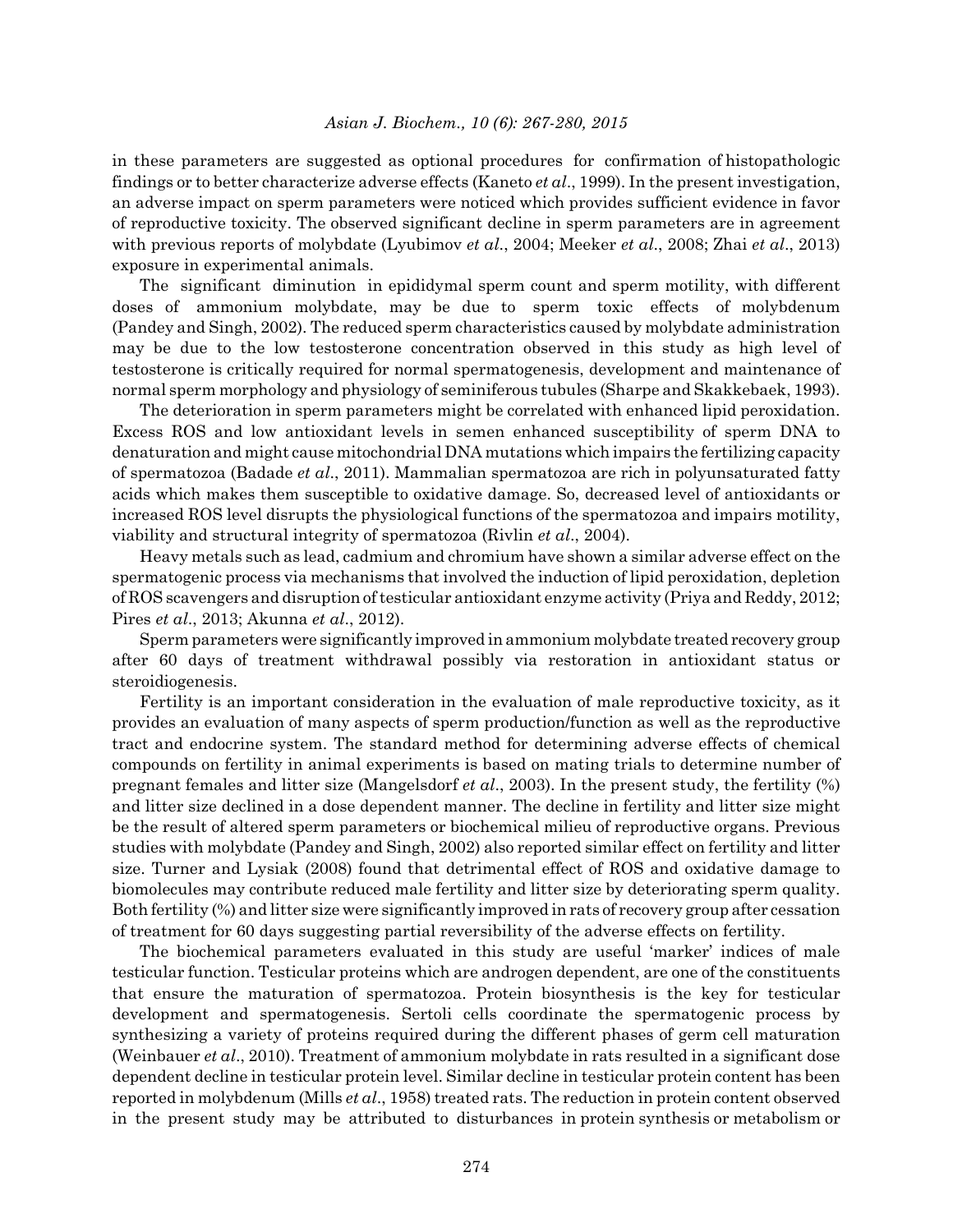reduction in the number of germ cells in testis. The restoration in the protein content of testis towards normal value after 60 days of treatment withdrawal suggests modulation of protein metabolic disturbances.

The glycogen content in the cell indicates energy storage. Testicular glycogen is a crucial requirement for gonadal maturation and proper functioning (Datta *et al*., 1988). The increased level of glycogen in the testis observed in the present study reflects accumulation of nonutilizable sugars in the sertoli cells due to an arrested spermatogenesis or lowering of the rate of glycolysis by virtue of inhibition of enzyme activity. The increased level of glycogen in testis showed significant recovery after 60 days of treatment withdrawal by virtue of increased utilization by spermatozoa.

Sialic acid (N-acetylneuraminic acid) is a derivative of N-acetylmannose and pyruvic acid. It is an important constituent of glycoprotein and glycolipids (Resenberg, 1999). According to Mann (1964) sialic acid concentration in the testes declined with the decrease in the rate of spermatogenesis. Therefore, it might be suggested that impaired spermatogenesis further contributes to the declined level of sialic acid in the testes of exposed rats. The results are in accordance with previous researchers who also reported similar decline in sialic acid in testis due to the antiandrogenic or antispermatogenic impact of the metals (Chinoy *et al*., 2005; Jain *et al*., 2007). The level of sialic acid was significantly improved in ammonium molybdate treated rats after 60 days of treatment withdrawal probably due to restoration of androgen level.

Cholesterol is required for the normal testicular activity. Testicular cells have a dual requirement for cholesterol: they need cholesterol for membrane biogenesis and cell signaling as well as precursor required for androgen synthesis (Hu *et al*., 2010). Increased cholesterol content in testis of treated rats might be due to inhibition of testosterone biosynthesis as observed in the present study. The increased level of cholesterol content in testis showed significant decline after 60 days of treatment withdrawal probably due to its utilization in androgen biosynthesis by the leydig cells or restored sperm count in epididymis.

Acid phosphatase (ACP) is a lysosomal enzyme which is used as marker parameter of specific androgen dependent steps in spermatogenesis. Acid phosphatase is widely distributed in the testes and is important in the physiology of sperm (Peruquetti *et al*., 2010). Reduced activity of ACP in testis might reflect testicular degeneration which may be a consequence of decreased testicular steroidogenesis in the treated-rats and this may be correlated with the reduced secretion of gonadotrophins (Aladakatti *et al*., 2010). Decreased activity of testicular acid phosphatase appeared to be reversible after 60 days of cessation of treatment in highest dose group by virtue of androgen restoration.

Alkaline phosphatase (ALP) is an excellent histochemical as well as biochemical marker for the germ cells of several mammalian species including rats (Turner and McDonnell, 2003). In the present study, a significant decline was observed in ALP activity in testis of rats treated with ammonium molybdate was observed. Rahman *et al*. (2000) suggested that the decrease in the activities of ALP and ACP in different tissues might be due to the increased permeability of plasma membrane or cellular necrosis in treated animals. Similar decline in the activity of testicular alkaline phosphatase was observed in animals exposed with chromium (Dey and Roy, 2009), mercury (Saxena and Kumar, 2004) and stannous chloride (El-Demerdash *et al*., 2005). Reduced activity of ALP in testis was significantly but partially improved in rats after 60 days of treatment withdrawal suggesting partial modulation of the degenerative effects.

Estimation of end products of lipid peroxidation such as malondialdehyde (MDA) is an index of the extent of oxidative damage to cellular structures (Sharma and Agarwal, 1996). Rats treated with ammonium molybdate exhibited an increase in lipid peroxidation in the testis which could be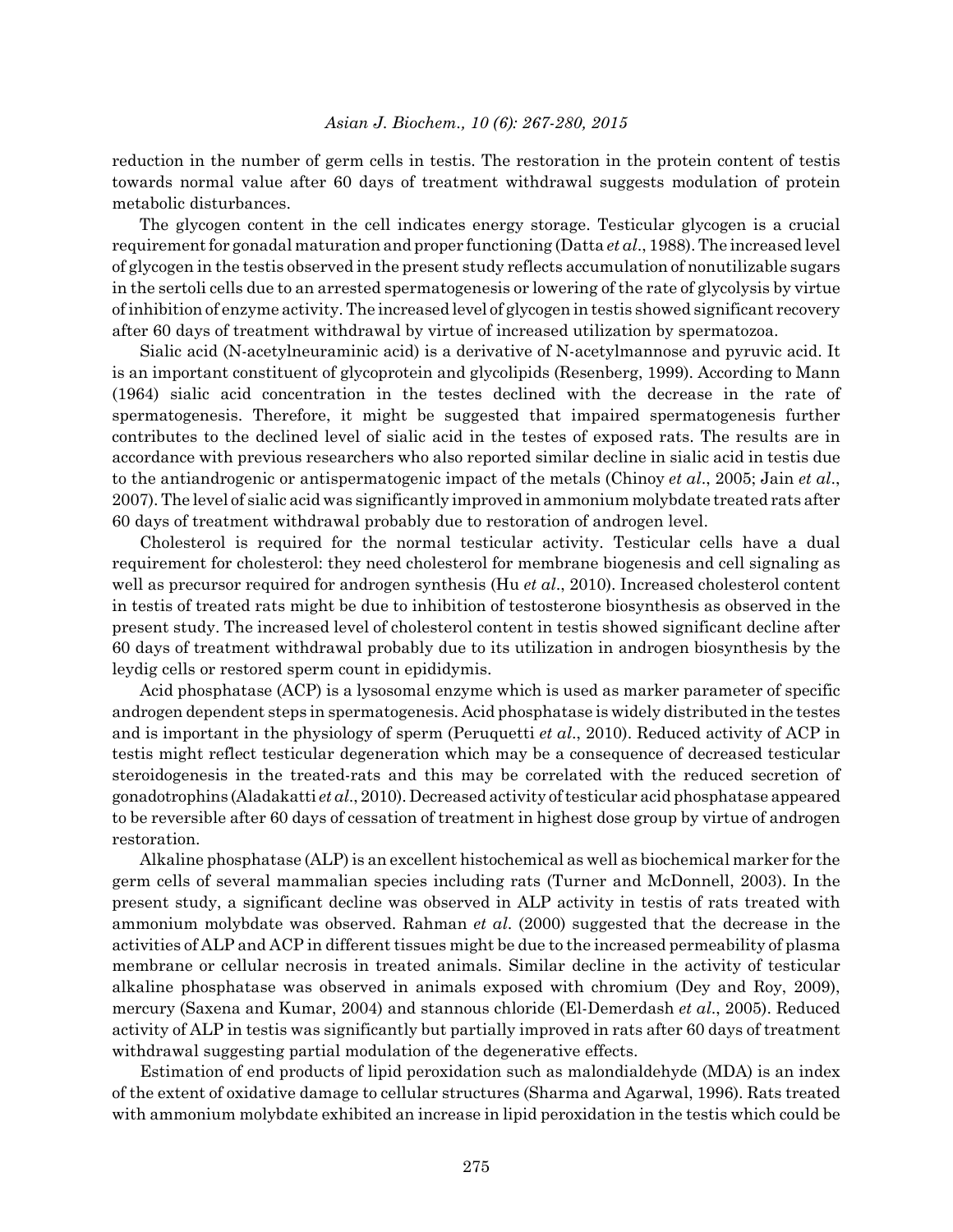due to concomitant increase in the generation of free radicals or reduced content/activity of antioxidants in testis. Reduced level of intratesticular testosterone might also be responsible for suppressed expression of antioxidant enzyme with a concomitant increase in peroxidative damage, disruption of spermatogenesis and an increase in germ cell apoptosis (Peltola *et al*., 1996; Chaki *et al*., 2006).

Superoxide dismutase (SOD) is considered as the first line of defense against deleterious effects of oxyradicals in the cell by catalyzing the dismutation of superoxide radicals to hydrogen peroxide and molecular oxygen (Nehru and Anand, 2005). Administration of ammonium molybdate in rats caused significant dose dependent decline in SOD activity in testis. Super oxide dismutase requires copper and zinc for its functional activity and stability. Molybdate can induce abnormal metabolism or displacement of metals like Zn and Cu which might be one of the possible reasons of reduced SOD activity as observed in the present study (Grace *et al*., 2005).

Glutathione deficiency can lead to instability of the mid-piece of sperm, resulting in defective sperm motility. It protects plasma membrane from lipid peroxidation, scavenges superoxide and prevents  $O_2$  formation (Lushchak, 2012). The reduced level of GSH after administration of ammonium molybdate may be due to increased utilization in trapping free radicals generated due to toxic effect of molybdate in testis. It is postulated that ROS has a greater affinity for the thiol groups of biomolecules, thus depleting intracellular thiols inducing reduced GSH content in testicular tissue which made spermatogenic cells more vulnerable to free radicals resulting in lessen sperm count (Aitken, 2013).

Vitamin C (ascorbic acid) is essential for the normal integrity and function of the testis. Low ascorbate level has been associated with disrupted spermatogenesis and steroidogenesis (Turner and Lysiak, 2008). In the present study, there was a significant dose dependent decline in the concentration of ascorbic acid in testis of ammonium molybdate exposed rats. It has been reported that high intake of molybdenum resulted in diminished reserves of ascorbic acid as molybdenum interferes with some aspects of ascorbic acid metabolism in rats (Sasmal *et al*.,1968).

Our results are in consonance with the findings of other studies who reported alteration in antioxidant defense parameters in testis of rats treated with metals like chromium (Elgharabawy and Emara, 2014), mercury (El-Desoky *et al*., 2013), molybdate (Zhai *et al*., 2013) and nickel (Hassan and Barkat, 2008). Levels of TBARs, SOD activity in testis were significantly but partially improved in rats after 60 days of treatment withdrawal suggesting partial recovery of the degenerative effects by virtue of partial alleviation of free radical generation.

### **CONCLUSION**

On the basis of the results, we concluded that ammonium molybdate exerts an adverse impact on steroidogenesis and sperm quality by varying the biochemical milieu of testis. A significant rise in the lipid peroxidation and simultaneously reduction in antioxidant levels in the testes indicates excessive generation of free radicals resulting in oxidative stress which might be responsible for decline in male reproductive dysfunctions. However, significant recovery is possible after treatment withdrawal.

#### **ACKNOWLEDGMENTS**

The authors are grateful to Professor P.K. Goyal, Head of the Department and Center for Advances Studies, Department of Zoology, University of Rajasthan for providing necessary facilities. Ms. Geeta Pandey thanks University Grants Commission (UGC), New Delhi for providing Meritorious Research Fellowship.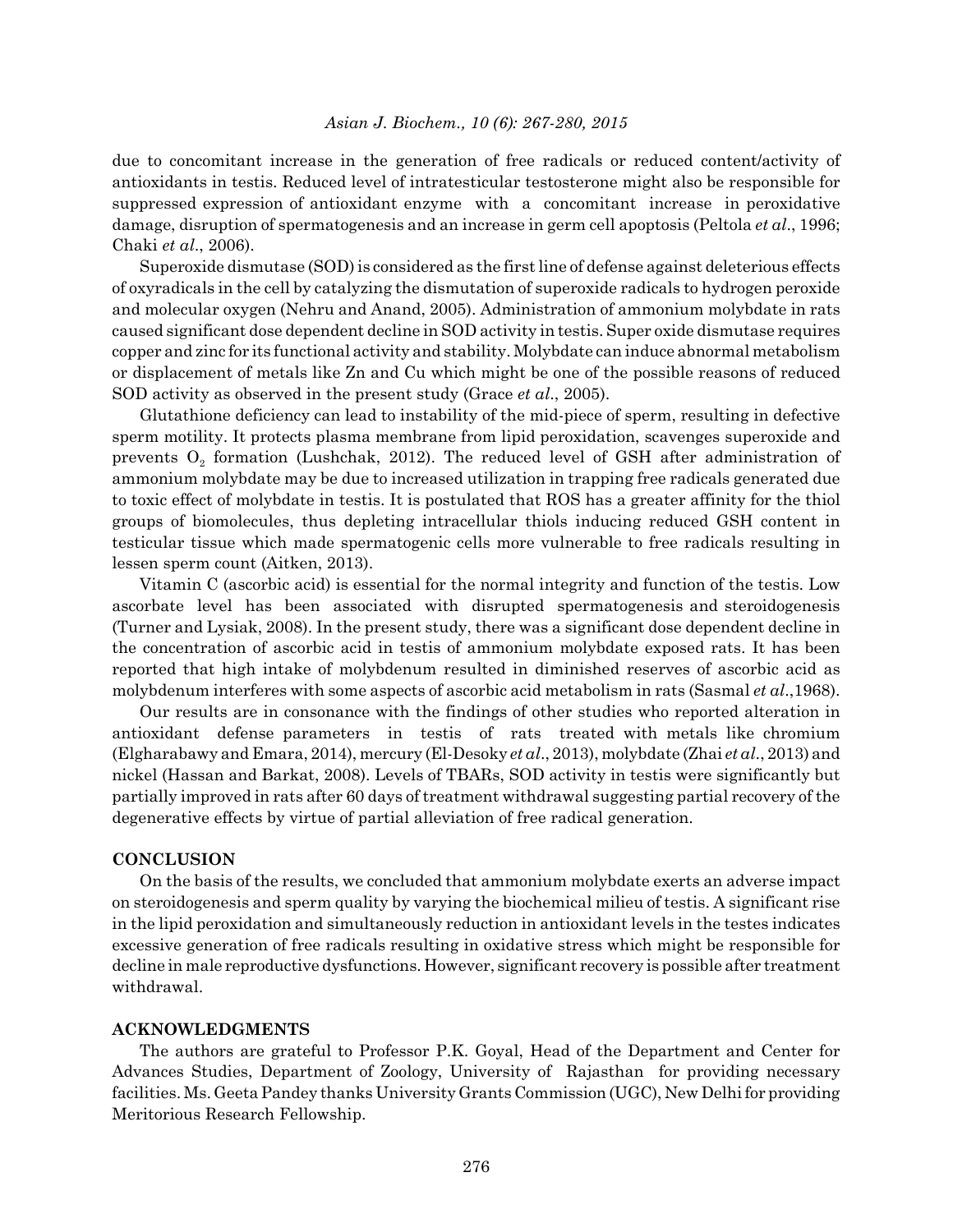#### **REFERENCES**

- Aitken, R.J., 2013. Falling sperm counts twenty years on: Where are we now? Asian J. Androl., 15: 204-207.
- Akunna, G.G., O.S. Ogunmodede, C.L. Saalu, B. Ogunlade, A.J. Bello and E.O. Salawu, 2012. Ameliorative effect of *Moringa oleifera* (drumstick) leaf extracts on chromium-induced testicular toxicity in rat testes. World J. Life Sci. Med. Res., 2: 20-26.
- Al-Azemi, M., F.E. Omu, E.O. Kehinde, J.T. Anim, M.A. Oriowo and A.E. Omu, 2010. Lithium protects against toxic effects of cadmium in the rat testes. J. Assisted Reprod. Genet., 27: 469-476.
- Aladakatti, R.H., M.A.G. Ghodesawar, M. Ahmed, T.M. Totiger and D. Sannadurgappa, 2010. Effect of lyophilized *Azadirachta indica* leaf powder on biochemical parameters of testis and epididymis in albino rats. Int. J. Biol. Chem. Sci., 4: 75-87.
- Badade, Z.G., K. More and J. Narshetty, 2011. Oxidative stress adversely affects spermatogenesis in male infertility. Biomed. Res., 22: 323-328.
- Benton, L., L.X. Shan and M.P. Hardy, 1995. Differentiation of adult Leydig cells. J. Steroid Biochem. Mol. Biol., 53: 61-68.
- Bersenyi, A., E. Berta, I. Kadar, R. Glavits, M. Szilagyi and S.G. Fekete, 2008. Effects of high dietary molybdenum in rabbits. Acta Veterinaria Hungarica, 56: 41-55.
- Bjorndahl, L., I. Sodourlund and U. Kvist, 2003. Evaluation of the one-step eosin-nigrosin staining technique for human sperm vitality assessment. Hum. Reprod., 18: 813-816.
- Brewer, G.J., 2005. Anticopper therapy against cancer and diseases of inflammation and fibrosis. Drug. Discovery Today, 10: 1103-1109.
- Burguera, J.L. and M. Burguera, 2007. Molybdenum in human whole blood of adult residents of the Merida State (Venezuela). J. Trace Elem. Med. Biol., 21: 178-183.
- CDC., 2005. Third national report on human exposure to environmental chemicals. Centers for Disease Control and Prevention, Washington, DC.
- Chaki, S.P., M.M. Misro, D.K. Gautam, M. Kaushik, D. Ghosh and G.B. Chainy, 2006. Estradiol treatment induces testicular oxidative stress and germ cell apoptosis in rats. Apoptosis, 11: 1427-1437.
- Chandra, A.K., R. Ghosh, A. Chatterjee and M. Sarkar, 2007. Amelioration of vanadium-induced testicular toxicity and adrenocortical hyperactivity by vitamin E acetate in rats. Mol. Cell. Biochem., 306: 189-200.
- Chinoy, N.J., H.P. Sorathia and D.D. Jhala, 2005. Fluoride+aluminium induced toxicity in mice testis withgiant cells and its reversal by vitamin C. Fluride, 38: 109-114.
- Curzon, M.E. and T.W. Cutress, 1983. Trace Elements and Dental Disease. Vol. 9, John Wright, Boston, Pages: 417.
- Datta, K.M., J. Dasgupta, T. Sengupta, S. De and Sengupta, 1988. Glycogen metabolism in human fetal testes. J. Biosci., 13: 117-121.
- Dey, S.K. and S. Roy, 2009. Effect of chromium on certain aspects of cellular toxicity. Iran. J. Toxicol., 2: 260-268.
- El-Demerdash, F.M., M.I. Yousef and M.A. Zoheir, 2005. Stannous chloride induces alterations in enzyme activities, lipid peroxidation and histopathology in male rabbit: Antioxidant role of vitamin C. Food. Chem. Toxicol., 43: 1743-1752.
- El-Desoky, G.E., S.A. Bashandy, I.M. Alhazza, Z.A. Al-Othman, M.A. Aboul-Soud and K. Yusuf, 2013. Improvement of mercuric chloride-induced testis injuries and sperm quality deteriorations by spirulina platensis in rats. PLOS One, Vol. 8. 10.1371/journal.pone.0059177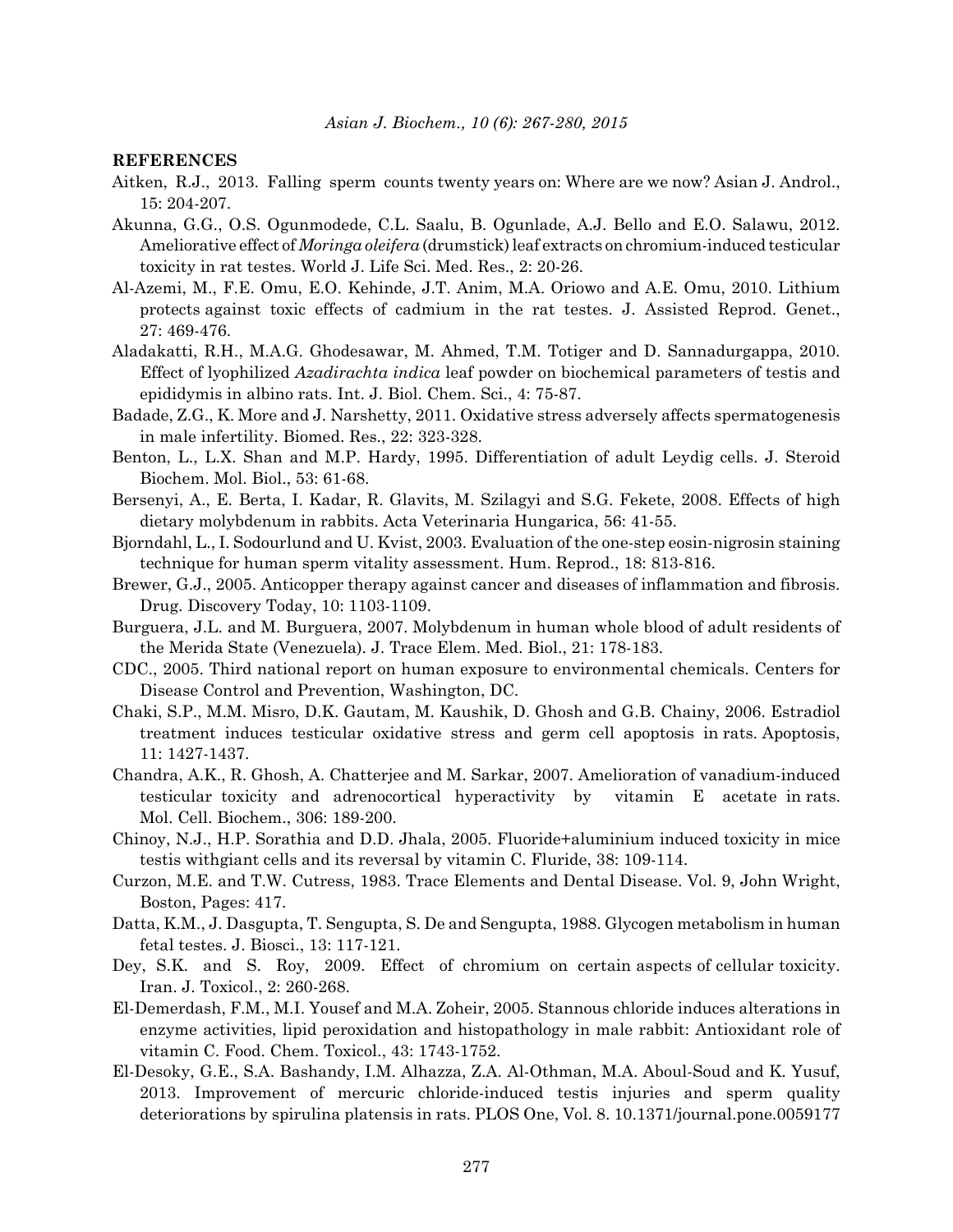- Elgharabawy, R.M. and A.M. Emara, 2014. The protective effect of *Panax* ginseng against chromium picolonate induced testicular changes. Afr. J. Pharm. Pharmacol., 8: 346-355.
- Grace, N.D., P.R. Wilson and A.K.Quinn, 2005. Impact of molybdenum on the copper status of red deer (*Cervus elaphus*). N. Z. Vet J., 53: 137-141.
- Hassan, A.M. and I.A.H. Barakat, 2008. Assessment of oxidative stress induced by nickel chloride and antioxidant effects of basil (*Ocimum Basilicum* L.) and thyme (*Thymus vulgaris* L.). J. Genet. Eng. Biotechnol., 6: 29-38.
- Haywood, S., Z. Dincer, B. Jasani and M.J. Loughran, 2004. Molybdenum-associated pituitary endocrinopathy in sheep treated with ammonium tetrathiomolybdate. J. Comp. Pathol., 130: 21-31.
- Hu, J., Z. Zhang, W.J. Shen and S. Azhar, 2010. Review Cellular cholesterol delivery, intracellular processing and utilization for biosynthesis of steroid hormones. Nutr. Metab., Vol. 7.
- Jain, G.C., H. Pareek, S. Sharma, M. Bhardwaj and B.S. Khajja, 2007. Reproductive toxicity of vanadyle sulphate in male rats. J. Health Sci., 53: 137-141.
- Kaneto, M., S. Kanamori, A. Hishikawa and K. Kishi, 1999. Epididymal sperm motion as a parameter of male reproductive toxicity: Sperm motion, fertility and histopathology in ethinylestradiol-treated rats. Reprod. Toxicol., 13: 279-289.
- Kind, P.R. and E.J. King, 1954. Estimation of plasma phosphatase by determination of hydrolysed phenol with amino-antipyrine. J. Clin. Pathol., 7: 322-326.
- Kusum, R. Raina, P.K. Verma, N.K. Pankaj, V. Kant, J. Kumar and A.K. Srivastava, 2010. Haematolohical profile of subacute oral toxicity of molybdenum and ameliorative efficacy of copper salt in goats. Toxicol. Int., 17: 82-85.
- Lowry, O.H., M.J. Rosebrough, A.L. Farr and R.J. Randall, 1951. Protein measurement with the Folin phenol reagent. J. Biol. Chem., 193: 256-275.
- Lushchak, V.I., 2012. Glutathione homeostasis and functions: Potential targets for medical interventions. J. Amino Acids, Vol. 2012 10.1155/2012/736837
- Lyubimov, A.V., J.A. Smith, S.D. Rousselle, M.D. Mercieca, J.E. Tomaszewski, A.C. Smith and B.S. Levine, 2004. The effects of tetrathiomolybdate (TTM, NSC-714598) and copper supplementation on fertility and early embryonic development in rats. Reprod. Toxicol., 19: 223-233.
- Mangelsdorf, I., J. Buschmann and B. Orthen, 2003. Some aspects relating to the evaluation of the effects of chemicals on male fertility. Regul. Toxicol. Pharmacol., 37: 356-369.
- Mann, T., 1964. Biochemistry of the Semen and the Male Reproductive Tract. John Wiley and Sons, Inc., London, pp: 391-392.
- Marklund, S. and G. Marklund, 1974. Involvement of the superoxide anion radical in the autoxidation of pyrogallol and a convenient assay for superoxide dismutase. Eur. J. Biochem., 47: 469-474.
- Meeker, J.D., M.G. Rossano, B. Protas, M.P. Diamond and E. Puscheck *et al*., 2008. Cadmium, lead and other metals in relation to semen quality: Human evidence for molybdenum as a male reproductive toxicant. Environ. Health Perspect., 116: 1473-1479.
- Meeker, J.D., M.G. Rossano, B. Protas, V. Padmanahban and M.P. Diamond *et al*., 2010. Environmental exposure to metals and male reproductive hormones: Circulating testosterone is inversely associated with blood molybdenum. Fertil. Steril., 93: 130-140.

Mendel, R.R., 2013. The molybdenum cofactor. J. Biol. Chem., 288: 13165-13172.

Mills, C.F., K.J. Monty, A. Ichihara and P.B. Pearson, 1958. Metabolic effects of molybdenum toxicity in the rat. J. Nutr., 65: 129-142.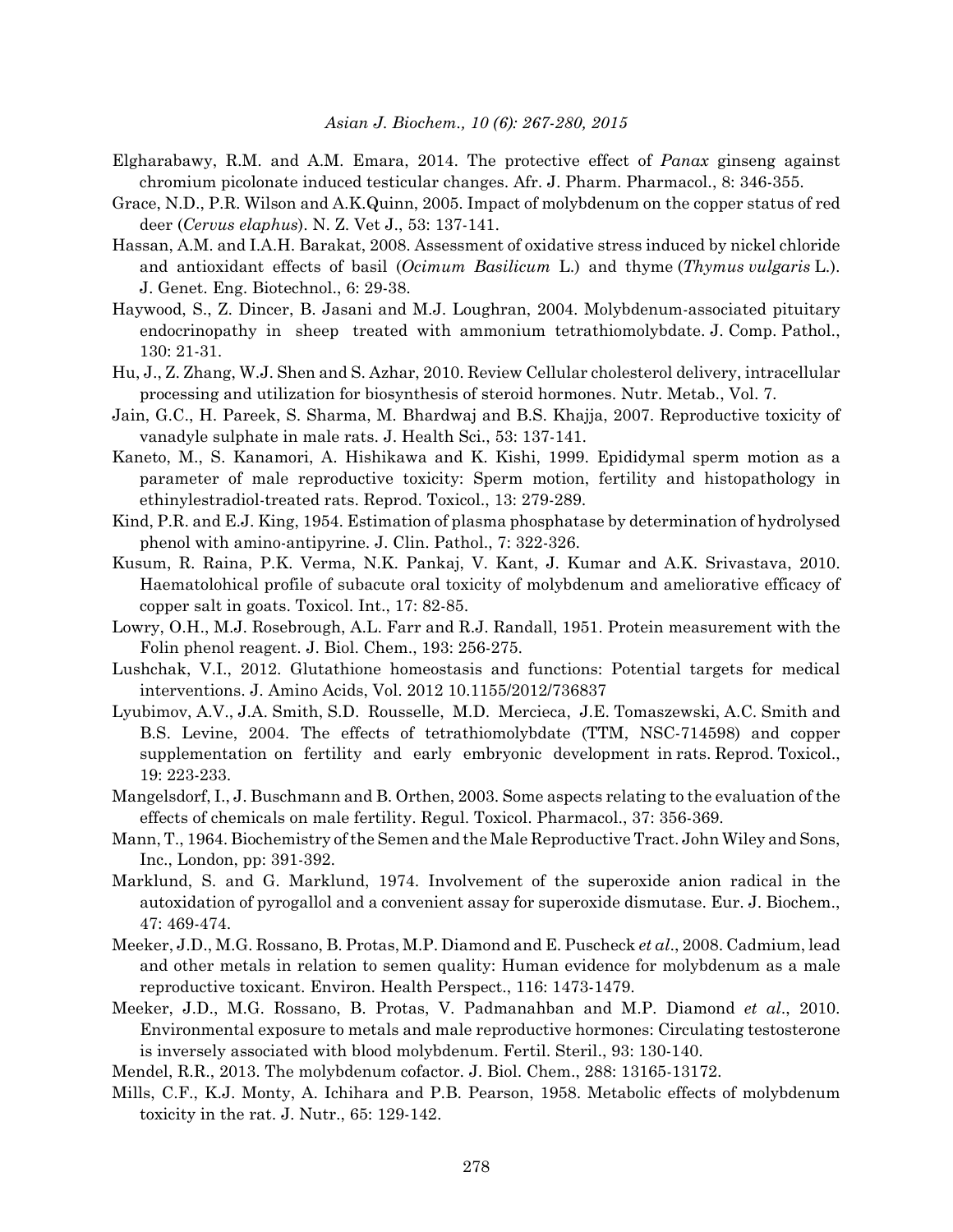Montgomery, R., 1957. Determination glycogen. Arch. Biochem. Biophys., 67: 378-386.

- Moron, M.S., J.W. Depierre and B. Mannervik, 1979. Levels of glutathione, glutathione reductase and glutathione S-transferase activities in rat lung and liver. Biochimica Biophysica Acta (BBA)-Gen. Subj., 582: 67-68.
- Mourao, Jr. C.A., S.L. Schmidt and A.C. Manhaes, 2003. Testosterone and free thyroxin blood in congenitally acallosal male BALB/cCF mice. Neuroendocrinol. Lett., 24: 459-462.
- Nehru, B. and P. Anand, 2005. Oxidative damage following chronic aluminium exposure in adult and pup rat brains. J. Trace Elem. Med. Biol., 19: 203-208.
- Ohkawa, H., N. Ohishi and K. Yagi, 1979. Assay for lipid peroxides in animal tissues by thiobarbituric acid reaction. Anal. Biochem., 95: 351-358.
- Pandey, G. and G.C. Jain, 2015. Molybdenum induced histopathological and histomorphometric alterations in testis of male wistar rats. Int. J. Curr. Microbiol. Applied Sci., 4: 150-161.
- Pandey, G., G.C. Jain and N. Mathur, 2012a. The effect of sub chronic exposure to ammonium molybdate on hematological and hepatic parameters in albino rats. Asian J. Pharmaceut. Biol. Res., 2: 136-142.
- Pandey, G., G.C. Jain and N. Mathur, 2012b. Therapeutic potential of metals in managing diabetes mellitus: A review. J. Mol. Pathophysiol., 1: 63-76.
- Pandey, R. and S.P. Singh, 2002. Effects of molybdenum on fertility of male rats. Biometals, 15: 65-72.
- Peltola, V., I. Huhtaniemi, T. Metsa-Ketela and M. Ahotupa, 1996. Induction of lipid peroxidation during steroidogenesis in the rat testis. Endocrinology, 137: 105-112.
- Pennington, J.A. and J.W. Jones, 1987. Molybdenum, nickel, cobalt, vanadium and strontium in total diets. J. Am. Dietetic Assoc., 87: 1644-1650.
- Peruquetti, R.L., S.R. Taboga and M.T.V. Azeredo-Oliveira, 2010. Expression of acid phosphatase in the seminiferous epithelium of vertebrates. Genet. Mol. Res., 9: 620-628.
- Phillippo, M., W.R. Humphries, T. Atkinson, G.D. Henderson and P.H. Garthwaite, 1987. The effect of dietary molybdenum and iron on copper status, puberty, fertility and oestrous cycles in cattle. J. Agric. Sci., 109: 321-336.
- Pires, V.C., A.P.B. Gollucke, D.A. Ribeiro, L. Lungato, V. D'Almeida and O. Aguiar Jr., 2013. Grape juice concentrate protects reproductive parameters of male rats against cadmium-induced damage: A chronic assay. Br. J. Nutr., 110: 2020-2020.
- Plant, T.M. and G.R. Marshall, 2001. The functional significance of FSH in spermatogenesis and the control of its secretion in male primates. Endocrine Rev., 22: 764-786.
- Prasad, M.R., N.J. Chinoy and K.M. Kadam, 1972. Changes in succinic dehydrogenase levels in the rat epididymis under normal and altered physiologic conditions. Fertil. Steril., 23: 186-190.
- Priya, P.H. and P.S. Reddy, 2012. Effect of restraint stress on lead-induced male reproductive toxicity in rats. J. Exp. Zool. Part A: Ecol. Genet. Physiol., 317: 455-465.
- Rahman, M.F., M.K.J. Siddiqui and K. Jamil, 2000. Acid and alkaline phosphatase activities in a novel phosphorothionate (RPR-11) treated male and female rats. Evidence of dose and time-dependent response. Drug Chem. Toxicol., 23: 497-509.
- Resenberg, A., 1999. Biochemistry and Role of Sialic Acid. In: Biology of Sialic Acid, Resenberg, A. (Ed.). Plenum Press, New York, pp: 7-67.
- Rivlin, J., J. Mendel, S. Rubinstein, N. Etkovitz and H. Breitbart, 2004. Role of hydrogen peroxide in sperm capacitation and acrosome reaction. Biol. Reprod., 70: 518-522.